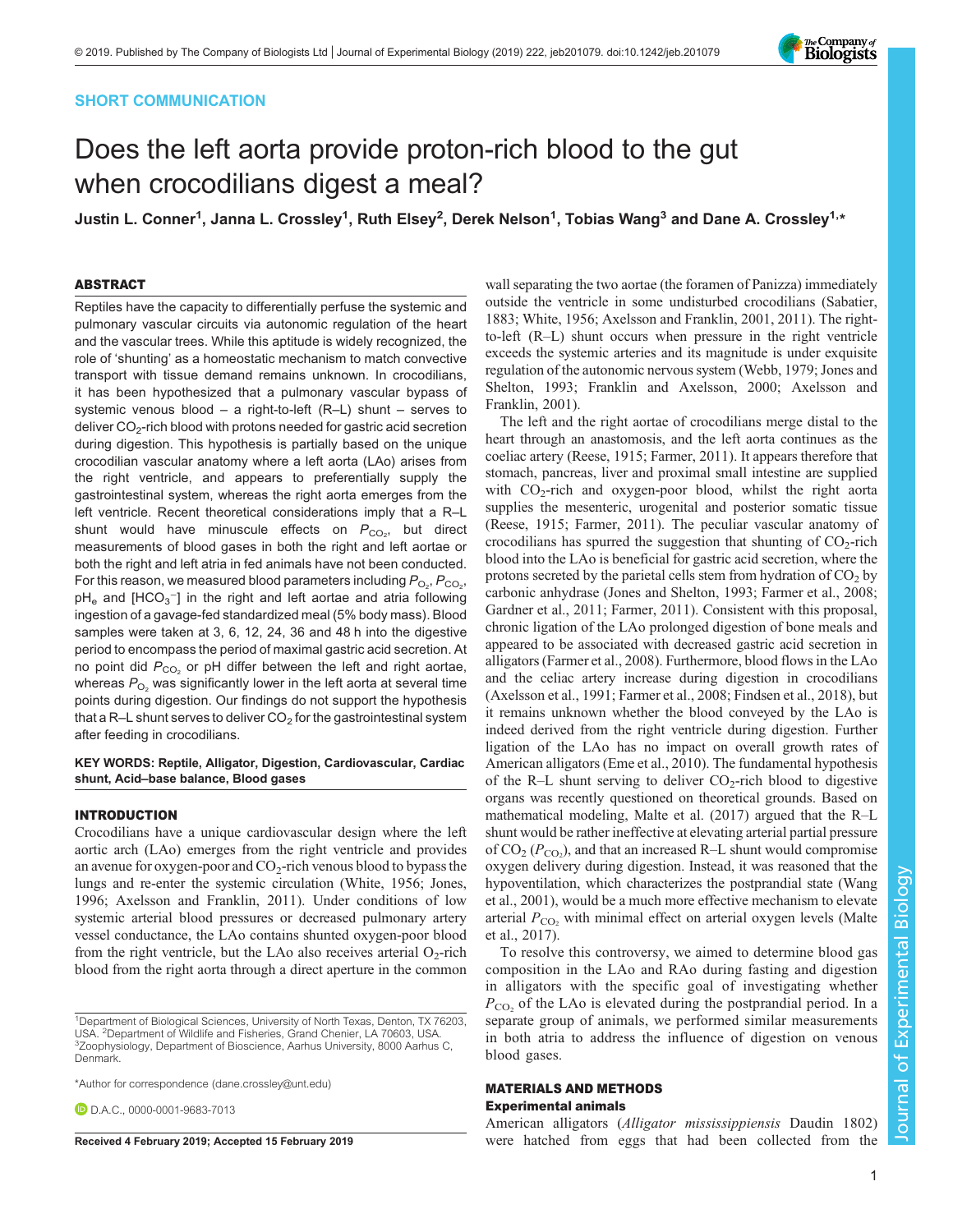Rockefeller Wildlife Refuge in Grand Chenier, LA, USA in the summer of 2014 and transported to the University of North Texas (Denton, TX, USA). The eggs were incubated at 30°C in 3.5%  $CO<sub>2</sub>$  under conditions previously described as part of a larger embryonic study ([Eme and Crossley, 2015\)](#page-4-0). Upon hatching, alligators were maintained at 24°C in tanks (50–500 l) with access to dry land and fresh water. Animals were fed Crocodilian Diet (Mazuri, PMI Nutrition International, Brentwood, MO, USA) ad libitum four times per week, and kept on a 12 h light:12 h dark cycle (light: 08:00–20:00 h). The animals used in this study were 2.5 to 3 years old. All procedures and studies were approved by UNT IACUC protocol #17-001.

### Surgical procedures

Two studies were performed on two separate groups of alligators that had been fasted for 18–20 days. To induce anesthesia, a plastic container containing isoflurane-saturated cotton gauze (Isoflo, Abbott Laboratories, North Chicago, IL, USA) was placed over the head. The animal was then placed supine and intubated with soft Tygon tubing for mechanical ventilation (7–10 breaths min<sup>-1</sup> and a tidal volume of 25 ml kg<sup>-1</sup>) with 1% isoflurane in room air using a Harvard Apparatus 665 ventilator (Harvard Apparatus, Holliston, MA; FluTec vaporizer, FluTec, Ohmeda, OH, USA). Reflexes were monitored regularly to ensure a surgical plane of anesthesia.

After cleaning the ventral surface, lidocaine  $(4.5 \text{ mg kg}^{-1})$ Lidoject, Henry Schein, Dublin, OH, USA) was injected sub-dermally above the sternum, and an incision was made through the skin extending from the posterior edge of the pectoral girdle to the base of the sternum. The sternum was partially split at the midline with a scalpel blade (size 22), to access the pericardium and the major arteries.

In seven individuals, the left and right aortae were isolated by blunt dissection. Having passed silk suture (4-0) under each vessel, flows were briefly interrupted, so a PE 10 catheter (Polyethylene tubing, Braintree Scientific, Braintree, MA, USA) with a heat-flared tip could be inserted non-occlusively through a small incision. The catheters were secured to the vessel wall with 6-0 silk using a purse stitch. Each PE 10 catheter was connected to PE 50 tubing containing heparinized saline (50 IU ml<sup>-1</sup> in 0.9% NaCl). A short sleeve of PE tubing, PTFE 0.15 (Braintree Scientific), was then slipped over the joint and treated with cyanoacrylic glue gel (Loctite) and a CA bonding accelerant (Zip Kicker, Pacer Technology, Ontario, CA, USA).

In another seven individuals, both atria were exposed through 0.5–1 cm incisions in the pericardium and retracted. A small hole (<0.5 cm) was cut to allow insertion of one PE 50 catheter with bubbles at the tip into each atrium. Atrial tissue was fastened around the catheter with two 4-0 sutures and the pericardium was closed with 5-0 silk. For both procedures, the catheters were tunneled under the skin and externalized through a dorsal perforation. The sternum and overlying skin were closed by sutures and catheters were secured to the back of the animal.

# Feeding protocol and post-feeding blood parameter measurements

Both groups of animals recovered in plastic containers  $(50\times40\times40$  cm) for 24 to 36 h in an environmental room at 30°C and were treated with 1.1 mg  $kg^{-1}$  analgesic (FluMeglumine, Flunixin Meglumine, Clipper Distributing Company, St Joseph, MO). During this time, animals were exposed to their normal 12 h light:12 h dark cycle. Following recovery, control blood samples (designated as time 0) were drawn from fasting animals, and the alligators were now gavage fed ∼5% of their body mass of a hydrated dry-pellet paste (40% Mazuri Crocodilian Diet, 60% water), and animals were visually checked every hour post-feeding prior to blood sampling to ensure that food was not regurgitated. The animals were then returned to their plastic containers, the catheters suspended by helium balloons, such that blood samples could be drawn at 3, 6, 12, 24, 36, 48 h post-feeding without disturbing the alligators. All animals were euthanized by a vascular injection of sodium pentobarbital (150 mg kg−<sup>1</sup> ) upon completion of measurements.

### Measurement of blood gases

Blood samples (500 µl) were drawn simultaneously from each of the two cannulae to determine  $P_{\text{CO}_2}$ ,  $P_{\text{O}_2}$  and pH using a Radiometer BMS MK 2 Blood Micro-System (Radiometer, Copenhagen, Denmark) with the electrodes kept at 30°C. Hematocrit was measured upon centrifugation  $(20,854g)$  for 5 min at Micro-Hematocrit Damon/IEC Division), and blood glucose and lactate concentrations were determined (2300 STAT Plus, YSI, Yellow Springs, OH, USA). Plasma osmolarity was measured with a Wescor osmometer (Vapro Model 5600, Logan, UT, USA).

## Statistical analysis

The influence of digestion on blood gases was analyzed with an ANOVA for repeated measures (Statistica v13; StatSoft, Tulsa, OK, USA). Fisher's LSD post hoc tests were used for pairwise comparisons between time points post-feeding. An unpaired Student's t-test was used to determine differences in the blood parameters between the right and left aortae. The alpha level for these t-tests was Bonferroni corrected by dividing by two, accounting for data use to test multiple differences. This method was selected to account for periodic missing data in the data set due to sampling errors or equipment failure. These methods were also used to test for differences in blood parameters following feeding and between the atria. Comparisons between values in the aortae and the atria were not conducted because these studies were conducted on different sets of experimental animals. Data are presented as means±s.e.m., with statistical significance being designated when  $P<0.05$ .

### RESULTS AND DISCUSSION

The blood samples drawn from undisturbed fasting alligators demonstrated a low  $P_{\text{O}_2}$  in the right atrium compared with the left atrium  $(43.7\pm4.0$  and  $81.3\pm3.3$  mmHg, respectively), whilst  $P_{\text{O}_2}$  in RAo and LAo was rather similar (80.9 $\pm$ 2.9 and 73.7±6.4 mmHg; [Fig. 1A](#page-2-0),D). Consistent with the much higher solubility of  $CO<sub>2</sub>$  compared with oxygen and the fact that most of the  $CO<sub>2</sub>$  is transported as  $HCO<sub>3</sub>$ , primarily in plasma or bound to the unique crocodilian hemoglobin ([Bauer and Jelkmann, 1977](#page-4-0); [Grigg and Cairncross, 1980](#page-4-0); [Weber and White, 1986; Jensen](#page-4-0) [et al., 1998](#page-4-0)), there were much smaller differences between the  $P_{\rm CO}$ , in the atria and aortae. Thus,  $P_{\rm CO}$  of fasting alligators was  $31.9\pm2.1$  and  $31.1\pm2.1$  mmHg in the right and left atria, respectively, and  $33.7\pm1.7$  and  $36.0\pm1.5$  mmHg in the RAo and LAo, respectively ([Fig. 1](#page-2-0)B,E). pH was around 7.40–7.45 and similar at all sampling sites ([Fig. 1C](#page-2-0),F). All blood gases of the fasting alligators were in accordance with earlier measurements of arterial blood from indwelling catheters in the femoral or carotid arteries, i.e. blood derived from the RAo [\(Seymour et al.,](#page-4-0)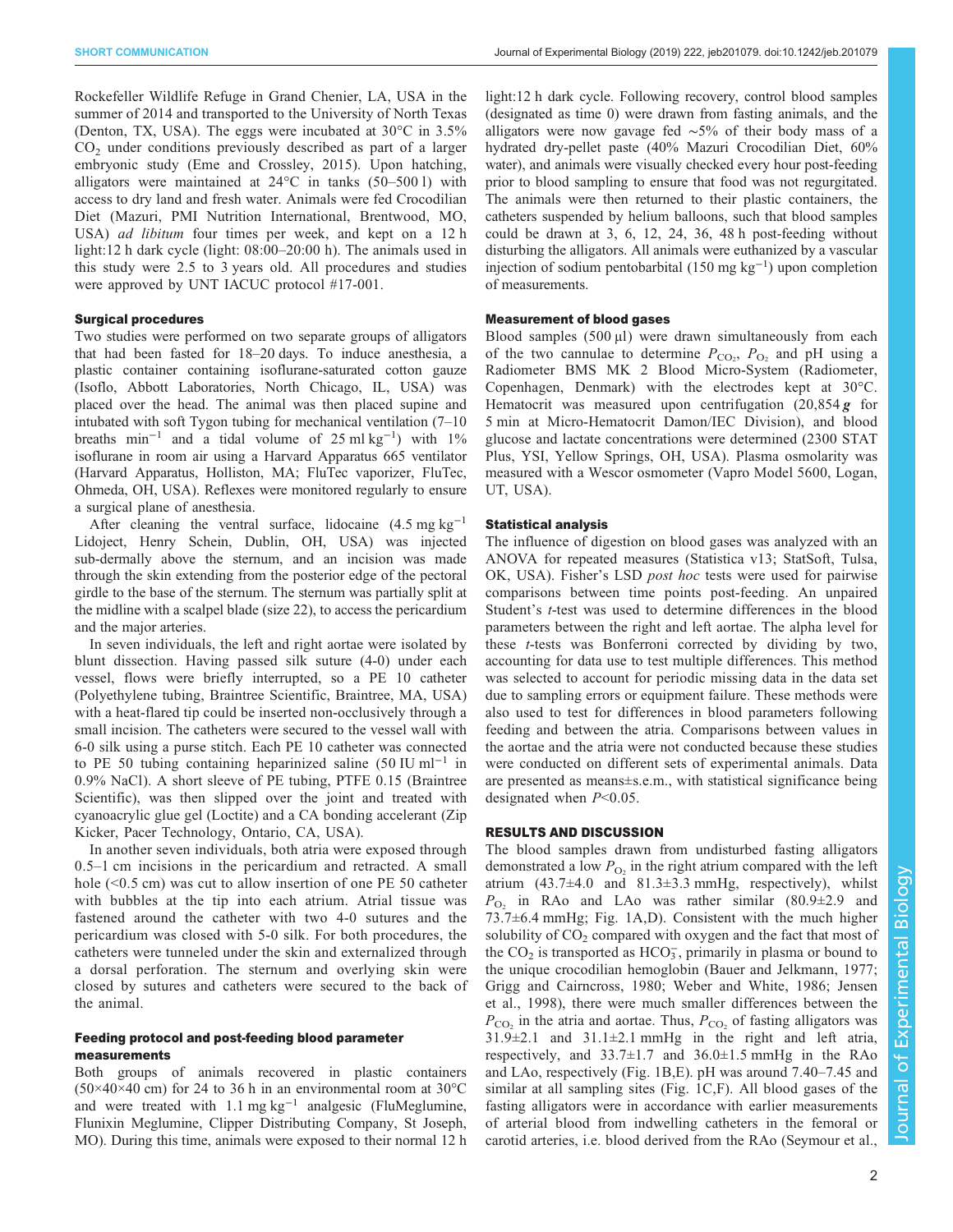<span id="page-2-0"></span>

Fig. 1. Partial pressure of gases and pH of blood sampled during digestion in American alligators. Partial pressure of oxygen in blood ( $P_{\mathrm{O}_2}$ ), partial pressure of CO $_{2}$  ( $P_{\rm CO_{2}}$ ) and blood pH in seven alligators with indwelling catheters in left and right atria (A–C) and another group of seven individuals with indwelling catheters in the left and right aortae (LAo and RAo, respectively) (D–F). Samples were drawn from fasting animals (time 0) and at 3, 6 12, 24, 36 and 48 h into the postprandial period after gavage feeding with a meal of 5% of body mass. Asterisks indicate a difference from fasting values based on a repeated-measures ANOVA; ‡ indicates a difference between the two sampling sites based on the unpaired *t*-test (P<0.05). All data are presented as means±s.e.m. with a sample size of 7 in each group.

[1985](#page-4-0); [Busk et al., 2000](#page-4-0); [Hartzler et al., 2006\)](#page-4-0), as well as samples drawn from chronic catheters in the atria of alligators ([Hicks](#page-4-0) [and White, 1992](#page-4-0)). The placement of the catheters for blood sampling from the central circulation required extensive surgery, and the opening of the sternum is likely to have imposed discomfort on the animals, but given that all blood gas results in fasting and digesting animals are similar to published data, we believe that the animals exhibited normal physiological responses to digestion.

Digestion was associated with a small rise in pH at 36 and 48 h into the postprandial period, and this 'alkaline tide' was attended by a rise in arterial  $P_{CO_2}$  (statistically significant in only the RAo at 24 h; Fig. 1E). The respiratory compensation and the magnitude of the metabolic alkalosis was similar, but less pronounced than that described by [Busk et al. \(2000\)](#page-4-0) for the same species, but clearly shows that gastric acid secretion did elicit a typical 'alkaline tide' [\(Wang et al., 2001\)](#page-4-0). Feeding caused significant reductions in  $P_{\text{O}_2}$  of the aortae and the atria and  $P_{\text{O}_2}$  in the RAo tended to be higher than the LAo throughout digestion (significant only at 12 h; Fig. 1D). The elevated  $P_{\text{O}_2}$  in the RAo, while right atrium  $P_{\text{O}_2}$  deceased after feeding, suggests an increase in atrioventricular difference. There were no changes in plasma osmolarity (Table 1), and the initial small rise in blood lactate probably stems from handling during gavage feeding [\(Table 2;](#page-3-0) [Seymour et al., 1985](#page-4-0)). Plasma blood glucose was also elevated in the atria during digestion [\(Table 2\)](#page-3-0).

The similarity of oxygen levels in the two aortae agrees with previous studies on chronically cannulated crocodilians ([White,](#page-4-0) [1956; Greenfield and Morrow, 1961; Khalil and Zaki, 1964; Grigg](#page-4-0) [and Johansen, 1987\)](#page-4-0). However, there was a difference at 48 h, which demonstrates that the blood conveyed by the LAo primarily

|  |  | Table 1. Hematocrit and plasma osmolarity in blood from aortae and atria of fasted and fed alligators |  |  |
|--|--|-------------------------------------------------------------------------------------------------------|--|--|
|--|--|-------------------------------------------------------------------------------------------------------|--|--|

|         |                    | Hct(%)                          | Osm (mmol $kq^{-1}$ ) |                    |                |              |                 |                 |  |
|---------|--------------------|---------------------------------|-----------------------|--------------------|----------------|--------------|-----------------|-----------------|--|
|         | Right aorta        | Left aorta                      | Right atrium          | Left atrium        | Right aorta    | Left aorta   | Right atrium    | Left atrium     |  |
| Fasting | $20.9 \pm 0.7(7)$  | $21.8 \pm 1.3(7)$               | $24.6 \pm 0.7(7)$     | $24.5 \pm 0.5$ (7) | $275 \pm 7(7)$ | 278±4(7)     | 286±5(6)        | 279±6(6)        |  |
| 3 h     | $19.4 \pm 1.1(7)$  | $19.4 \pm 1.0(7)$               | $24.7 \pm 1.4(7)$     | $24.0 \pm 0.9$ (7) | $274\pm8(7)$   | 274±5(7)     | 279±7(6)        | $291\pm8(6)$    |  |
| 6 h     | $18.3 \pm 1.2(7)$  | $19.4\pm0.8(7)$                 | $23.5 \pm 1.3(7)$     | $22.5 \pm 1.4$ (7) | $274\pm4(7)$   | 278±4(7)     | 279±7(6)        | $274 \pm 10(6)$ |  |
| 12h     | $18.7 \pm 1.3(7)$  | $18.2 \pm 1.4$ (7) <sup>*</sup> | $24.9 \pm 0.9$ (6)    | $24.5 \pm 1.4$ (6) | 280±6(7)       | 279±5(7)     | $272 \pm 16(5)$ | 277±5(6)        |  |
| 24 h    | $18.0 \pm 1.6$ (7) | $18.2 \pm 1.9(7)^*$             | $23.3 \pm 2.4$ (6)    | $23.2 \pm 2.4$ (6) | 274±4 (7)      | 271±5(7)     | $284 \pm 5(6)$  | $283\pm 6(6)$   |  |
| 36 h    | $17.2 \pm 2.2$ (6) | $16.7\pm2.4(5)^{*}$             | $21.5 \pm 2.6$ (6)    | $21.6 \pm 3.3(6)$  | $274 \pm 7(6)$ | $271\pm8(5)$ | $272\pm 6(6)$   | $278 \pm 6(6)$  |  |
| 48 h    | $14.3 \pm 2.8$ (6) | $13.97 \pm 2.4$ (6)*            | $20.6 \pm 3.3(6)$     | $20.1 \pm 2.8$ (6) | $263 \pm 7(6)$ | $261\pm8(6)$ | 284±6(6)        | 280±7(6)        |  |

Blood samples were taken at indicated times after feeding to measure hematocrit (Hct) and plasma osmolarity (Osm). Data are presented as means±s.e.m. In all cases, sample size is indicated in parentheses. \*P<0.05, compared with fasting level.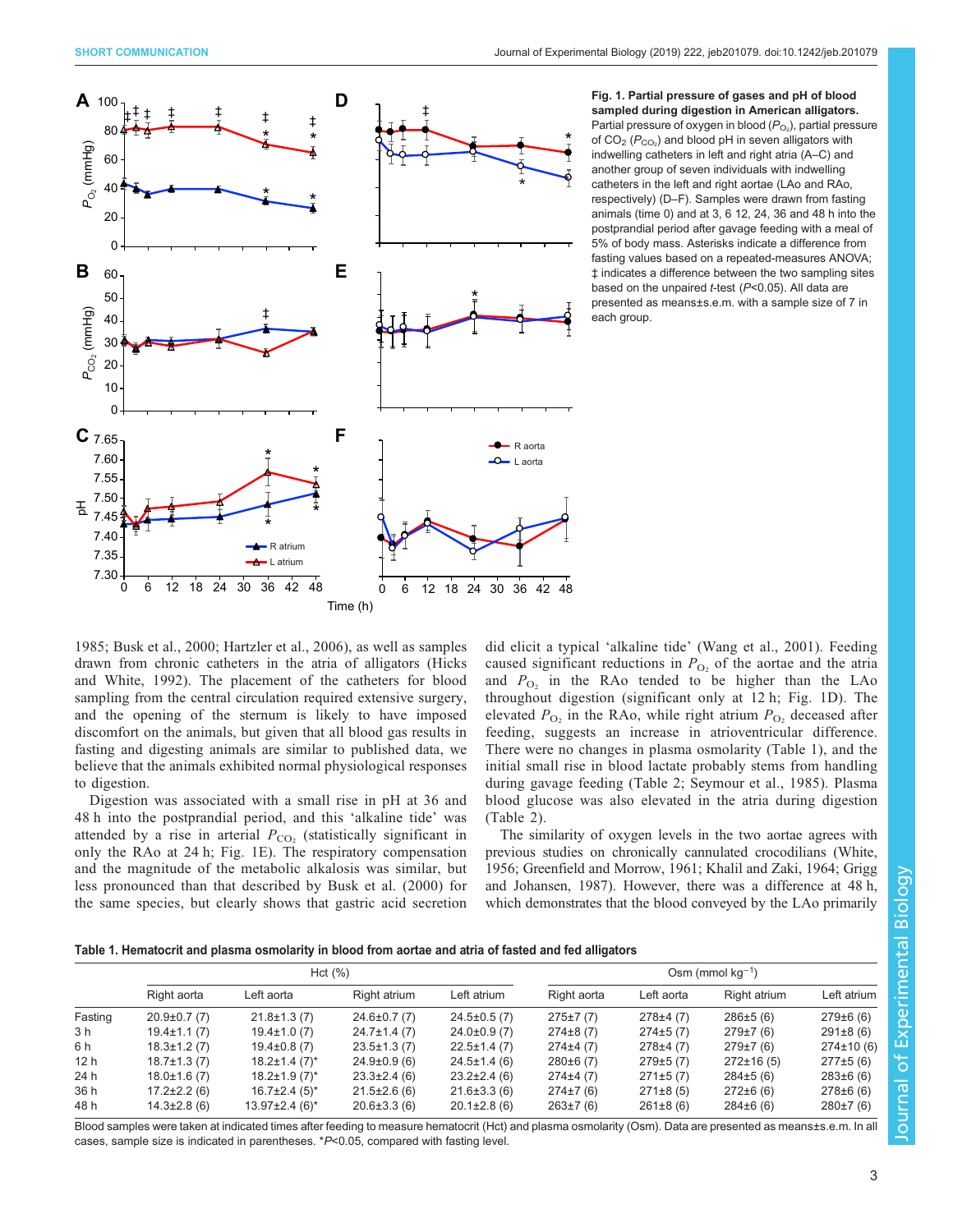|         |                                  |                     | Lactate (mmol $I^{-1}$ ) |                      | Glucose (mmol $I^{-1}$ ) |                     |                      |                    |  |  |  |
|---------|----------------------------------|---------------------|--------------------------|----------------------|--------------------------|---------------------|----------------------|--------------------|--|--|--|
|         | Right aorta                      | Left aorta          | Right atrium             | Left atrium          | Right aorta              | Left aorta          | Right atrium         | Left atrium        |  |  |  |
| Fasting | $0.37\pm0.06(7)$                 | $0.45\pm0.10(7)$    | $1.00\pm0.32(7)$         | $0.61 \pm 0.12$ (7)  | $5.17\pm0.75(7)$         | $5.96 \pm 1.03(7)$  | $3.25 \pm 0.17(7)$   | $3.03\pm0.30(7)$   |  |  |  |
| 3 h     | $2.00\pm0.67$ (7)*               | $1.84\pm0.64(7)$    | $2.36\pm0.68(7)$         | $2.52 \pm 0.71(7)^*$ | $6.18\pm0.56(7)$         | $5.87 \pm 0.77$ (7) | $4.49\pm0.59(7)$ *   | $4.88\pm0.43(7)$ * |  |  |  |
| 6 h     | $1.45 \pm 0.58$ (7) <sup>*</sup> | $1.44\pm0.63(7)$    | $1.52 \pm 0.41(7)$       | $1.52 \pm 0.46$ (7)  | $6.62 \pm 0.74(7)$       | $5.99\pm0.60(7)$    | $5.06 \pm 0.52$ (7)* | $4.95\pm0.48(7)$ * |  |  |  |
| 12h     | $1.10\pm0.52(7)$                 | $1.20 \pm 0.52$ (7) | $1.25 \pm 0.35(6)$       | $1.32\pm0.35(6)$     | $5.94\pm0.58(7)$         | $6.36 \pm 0.41(7)$  | $5.40\pm0.65(6)^*$   | $5.03\pm0.39(6)$ * |  |  |  |
| 24 h    | $1.24 \pm 0.49(7)$               | $1.43\pm0.47(7)$    | $1.91 \pm 0.90$ (6)      | $1.90 \pm 0.78$ (6)  | $6.81 \pm 0.91(7)$       | $6.73 \pm 0.87$ (7) | $5.30\pm0.81(6)^*$   | $5.51\pm0.70(6)$ * |  |  |  |

<span id="page-3-0"></span>

| Table 2. Lactate and glucose levels measured in blood taken from the aortae and atria of fasted and fed alligators |  |  |  |  |  |  |  |
|--------------------------------------------------------------------------------------------------------------------|--|--|--|--|--|--|--|
|                                                                                                                    |  |  |  |  |  |  |  |
|                                                                                                                    |  |  |  |  |  |  |  |
|                                                                                                                    |  |  |  |  |  |  |  |

48 h 0.80±0.20 (6) 0.84±0.17 (6) 1.42±0.35 (6) 1.26±0.28 (6) 5.61±1.18 (6) 6.12±0.71 (6) 5.28±0.69 (6)\* 5.00±0.62 (6)\* Blood samples were taken at indicated times after feeding to measure lactate and glucose levels. Data are presented as means±s.e.m. In all cases, sample size is indicated in parentheses. \*P<0.05, compared with fasting level.

36 h 1.61±0.64 (5)\* 1.51±066 (5) 1.15±0.11 (6) 1.04±0.15 (6) 6.21±0.96 (6) 6.41±1.26 (5) 5.33±0.73 (6)\* 5.15±0.75 (6)\*

stems from the left ventricle, suggesting that there is a R–L shunt during digestion. Shunt flows in fully recovered crocodilians, at ∼10–25% of cardiac output, have also been measured or inferred from pressure and flow measurements (e.g. [Axelsson et al., 1989](#page-4-0); [Jones and Shelton, 1993; Findsen et al., 2018](#page-4-0)). The  $P_{\text{O}_2}$  difference between the RAo and LAo widened at most time points into the postprandial period, and may indicate a modest rise in the amount of blood shunted from the right ventricle to the LAo. This is consistent with recent blood flow measurements in digesting alligators [\(Findsen et al., 2018](#page-4-0)).

The aim of this study was to investigate whether the LAo preferentially provides for  $CO<sub>2</sub>$ -rich blood to the gastrointestinal tract during digestion. Based on the dependence of gastric acid secretion by the parietal cells on protons formed from hydration of  $CO<sub>2</sub>$ , it has been suggested that the shunting of  $CO<sub>2</sub>$ -rich blood into the LAo incites digestion, and it does appear that gastric degradation of a bone meal is prolonged in alligators with chronic ligation of the LAo [\(Farmer et al., 2008\)](#page-4-0). However, based on first principles, we recently developed a model to predict the influence of a R–L shunt, ventilation and metabolism on blood gases, and demonstrated that rather large R–L shunts would be required to markedly increase arterial  $P_{CO<sub>2</sub>}$  ([Malte et al., 2017](#page-4-0)). Importantly, this model predicts that the required R–L shunt flows needed to elevate  $P_{CO_2}$  would markedly reduce arterial  $P_{\text{O}_2}$  and  $\text{O}_2$  concentration, whereas a similar rise in  $P_{\text{CO}_2}$  could be attained by means of proportional hypoventilation (i.e. a decrease in ventilation relative to metabolic  $CO<sub>2</sub>$  production) with minimal effects on arterial oxygen levels [\(Malte et al., 2017](#page-4-0)).

As predicted by such a model, and as a simple consequence of the much higher solubility of  $CO<sub>2</sub>$  compared with oxygen in blood, our measurements here of arterial blood gases clearly demonstrate differences in  $P_{CO_2}$  in the RAo between fasting and digesting alligators 24 h after feeding. If the blood gas data were used to calculate the differences (between RAo and LAo) in blood gases and then plotted as  $\Delta P_{\rm CO}$ , versus  $\Delta P_{\rm O}$ , (Fig. 2), in some measurements there was up to a 15 torr increase in LAo  $P_{CO<sub>2</sub>}$  compared with the RAo; however, this value was associated with a 35 torr reduction in  $P_{\text{O}_2}$  in blood that supplies the gut (Fig. 2). In this analysis, we have also included similar measurements by [Grigg and Johansen \(1987\)](#page-4-0) on fasting Crocodylus porosus, where blood gas data and pressure recording allowed for predictions of whether the crocodiles were shunting during blood sampling. As represented in Fig. 2, increases in  $P_{CO_2}$  in the LAo, by means of a R–L shunt, are accompanied by a larger reduction in  $P_{\text{O}_2}$  in the LAo. Given the known increase in aerobic metabolism associated with digestion in crocodilians, it seems that increasing LAo  $P_{\rm CO}$ , at the cost of  $P_{\text{O}_2}$  would constrain the digestive process. Thus, if gastric acid secretion, pancreatic base secretion and intestinal base secretion are indeed influenced by physiologically relevant changes in  $P_{\rm CO_2}$  of the arterial supply, we surmise that the hypoventilation that occurs in all digesting air-breathing vertebrates, fully suffices in elevating  $P_{\text{CO}_2}$  in a manner that also provides pH homeostasis for all organs and tissues. Our findings failed to support the hypothesis proposing that LAo blood contains elevated  $P_{CO_2}$  during digestion.



Fig. 2. Differences in  $P_{CO_2}$  and  $P_{O_2}$  between blood drawn simultaneously from RAo and LAo in American alligators. All individual samples from the present study are shown as black squares. The figure also includes similar data reported by [Grigg](#page-4-0) [and Johansen \(1987\)](#page-4-0) for Crocodylus porosus (black triangles); open triangles indicate samples where [Grigg and Johansen](#page-4-0) [\(1987\)](#page-4-0) concluded that the crocodiles exhibited R–L shunt based on pressure and blood gas measurements.